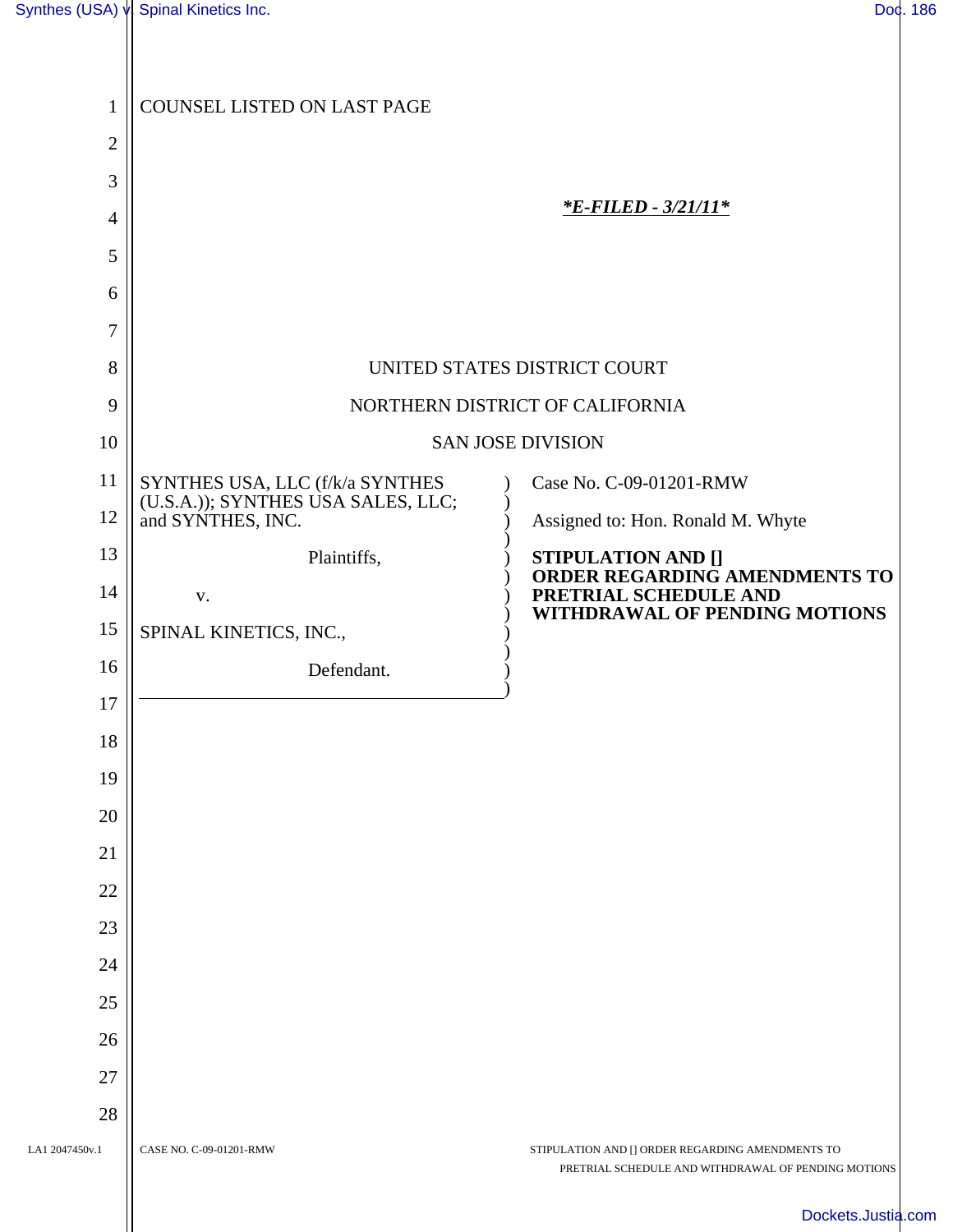1 2 3 4 5 6 7 8 9 10 11 12 13 14 15 16 17 18 19 20 21 22 23 24 25 26 27 28 LA1 2047450v.1 CASE NO. C-09-01201-RMW 1 STIPULATION AND [] ORDER RE BRIEFING SCHEDULE AND On March 7, 2011, the Plaintiffs ("Synthes") filed (1) An Appeal Of Magistrate Judge's Order Re Samples Of Accused Infringing Products; And (2) A Notice Of Motion And Motion To Amend Pretrial Order To Allow Plaintiffs To Submit Supplemental Expert Reports Regarding Product Testing And To Bar Spinal Kinetics From Relying On Withheld Testing Information. Dkt. 175. On March 11, 2011, the Defendant ("Spinal Kinetics") filed a Notice Of Motion And Motion To Strike Plaintiff's "Appeal" Of Magistrate Judge's Order And Motion To Amend Pretrial Order. Dkt. 178. The parties have met and conferred, and have reached an agreement that will resolve many of the disputed issues and that will allow the pending motions to be withdrawn. IT IS HEREBY STIPULATED by and between the parties, through their counsel, that: (1) Spinal Kinetics will deliver to Synthes an additional 12 core samples on March 15, 2011, for which Synthes will pay a total of \$540. (2) The deadlines in the Amended Joint Second Case Management Order (Dkt. 102) are amended as follows: • Opening Expert Reports on issues the party bears the burden of proof: **April 11, 2011**. • Rebuttal Expert Reports solely to contradict or rebut opening expert reports: **May 2, 2011**. • Close of Expert Discovery: **May 27, 2011**. All other deadlines in the Amended Joint Second Case Management Order remain unchanged. Additionally, the deposition of Robert Donohue may be taken by Spinal Kinetics after the close of fact discovery on March 17, 2011 in Philadelphia. (3) Synthes hereby withdraws its Appeal Of Magistrate Judge's Order Re Samples Of Accused Infringing Products and Motion To Amend Pretrial Order To Allow Plaintiffs To Submit Supplemental Expert Reports Regarding Product Testing And To Bar Spinal Kinetics From Relying On Withheld Testing Information (Dkt. 175). (4) Spinal Kinetics hereby withdraws its Motion To Strike Plaintiff's "Appeal" Of Magistrate Judge's Order And Motion To Amend Pretrial Order (Dkt. 178);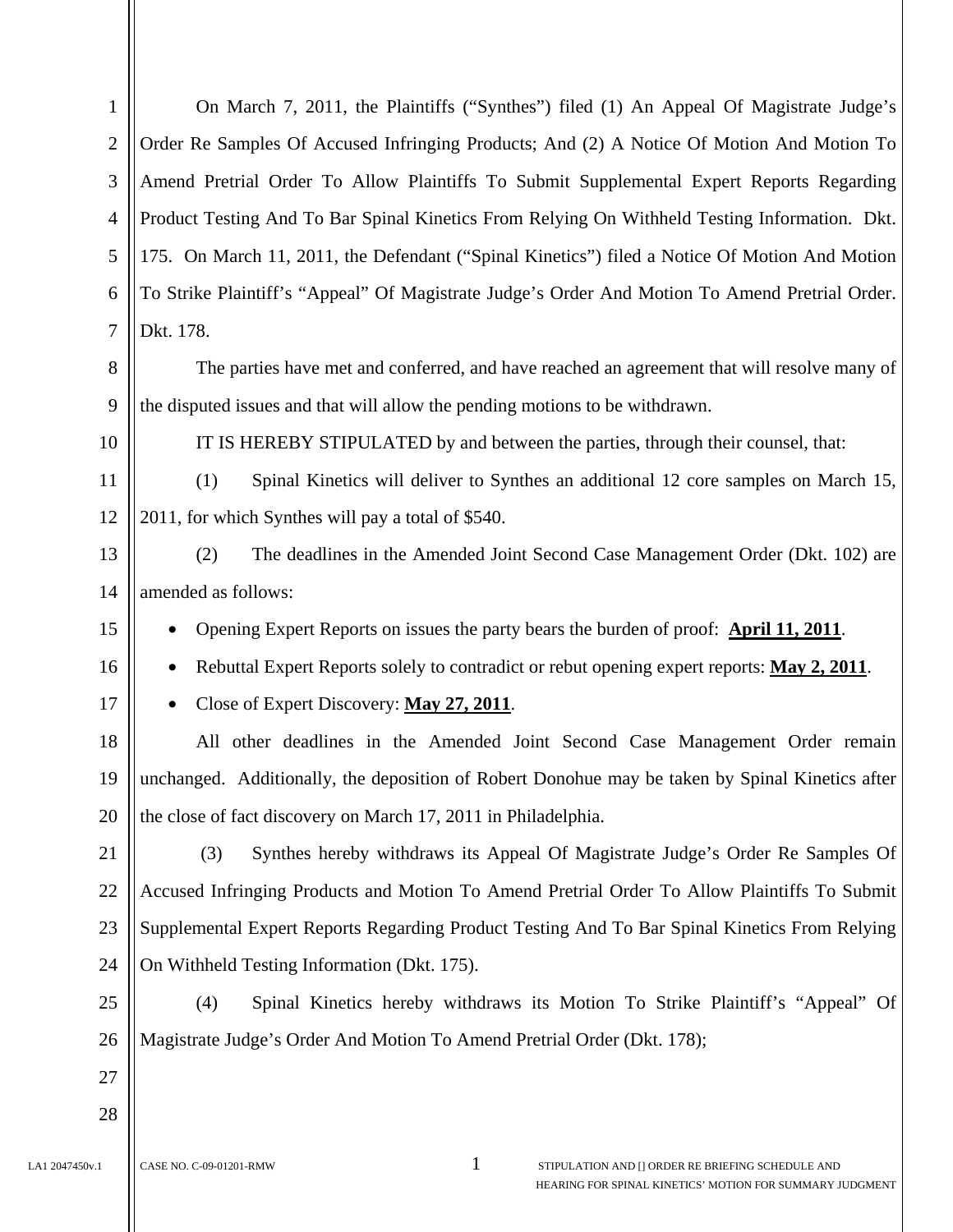| 1              | Synthes' agreement to the above schedule and withdrawal of its motion are made<br>(5)                      |                                                                               |  |  |
|----------------|------------------------------------------------------------------------------------------------------------|-------------------------------------------------------------------------------|--|--|
| $\overline{2}$ | without waiver to Synthes' right to seek to exclude evidence relating to Spinal Kinetics' testing of       |                                                                               |  |  |
| 3              | the accused devices, or to seek any other appropriate relief, at a later date in view of the timing of the |                                                                               |  |  |
| $\overline{4}$ | disclosure of this evidence and the timing and the amount of discovery provided by Spinal Kinetics         |                                                                               |  |  |
| 5              | in response to Synthes' discovery requests relating to the subject matter of testing of the accused        |                                                                               |  |  |
| 6              | devices, and the timing of the Spinal Kinetic's production of samples and components for testing by        |                                                                               |  |  |
| $\overline{7}$ | Synthes.                                                                                                   |                                                                               |  |  |
| 8              |                                                                                                            |                                                                               |  |  |
| 9              | SO ORDERED, this 21 day of March 2011.                                                                     |                                                                               |  |  |
| 10             |                                                                                                            |                                                                               |  |  |
| 11             |                                                                                                            | mald M. Whyte                                                                 |  |  |
| 12             |                                                                                                            | <b>HONORABLE RONALD</b><br>UNITED STATES DISTRICT COURT JUDGE                 |  |  |
| 13             |                                                                                                            |                                                                               |  |  |
| 14             | Agreed to and submitted by:                                                                                |                                                                               |  |  |
| 15             |                                                                                                            | <b>SIDLEY AUSTIN LLP</b>                                                      |  |  |
| 16             |                                                                                                            |                                                                               |  |  |
| 17             | Dated: March 14, 2011                                                                                      | /s/ Jeffrey M. Olson<br>$\mathbf{By:}$<br>Jeffrey M. Olson                    |  |  |
| 18             |                                                                                                            | <b>Attorneys for Plaintiffs</b><br>SYNTHES USA, LLC (f/k/a SYNTHES (U.S.A.)); |  |  |
| 19             |                                                                                                            | SYNTHES USA SALES, LLC; and SYNTHES, INC.                                     |  |  |
| 20             |                                                                                                            |                                                                               |  |  |
| 21             |                                                                                                            | DICKSTEIN SHAPIRO LLP                                                         |  |  |
| 22             |                                                                                                            |                                                                               |  |  |
| 23             | Dated: March 14, 2011                                                                                      | /s/ Allan W. Jansen<br>By:<br>Allan W. Jansen                                 |  |  |
| 24             |                                                                                                            | <b>Attorneys for Defendant</b><br>SPINAL KINETICS, INC.                       |  |  |
| 25             |                                                                                                            |                                                                               |  |  |
| 26             |                                                                                                            |                                                                               |  |  |
| 27             |                                                                                                            |                                                                               |  |  |
| 28             |                                                                                                            |                                                                               |  |  |
| LA1 2047450v.1 | CASE NO. C-09-01201-RMW                                                                                    | 2<br>STIPULATION AND [] ORDER RE BRIEFING SCHEDULE AND                        |  |  |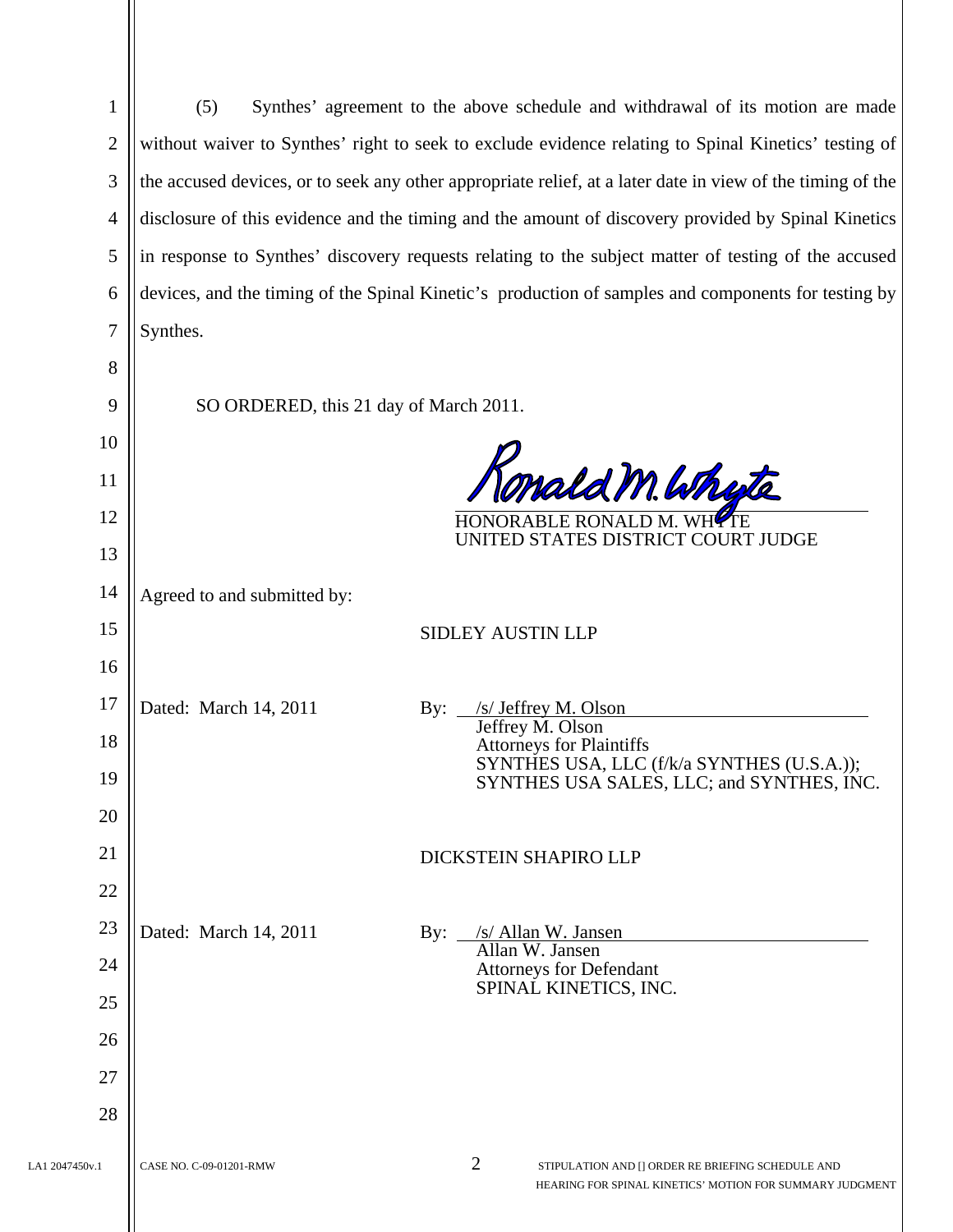| $\mathbf{1}$<br>$\overline{2}$<br>3<br>$\overline{4}$<br>5<br>6 | <b>SIDLEY AUSTIN LLP</b><br>JEFFREY M. OLSON (SBN 104074) jolson@sidley.com<br>PAUL H. MEIER (SBN 115999) pmeier@sidley.com<br>SAMUEL N. TIU (SBN 216291) stiu@sidley.com<br>MATTHEW S. JORGENSON (SBN 229131) mjorgenson@sidley.com<br>555 W. Fifth Street, Suite 4000<br>Los Angeles, California 90013<br>$(213)$ 896-6000 phone<br>$(213)$ 896-6600 fax<br><b>Attorneys for Plaintiffs</b><br>SYNTHES USA, LLC (f/k/a SYNTHES (U.S.A.)); |
|-----------------------------------------------------------------|---------------------------------------------------------------------------------------------------------------------------------------------------------------------------------------------------------------------------------------------------------------------------------------------------------------------------------------------------------------------------------------------------------------------------------------------|
| 7                                                               | SYNTHES USA SALES, LLC; and SYNTHES, INC.                                                                                                                                                                                                                                                                                                                                                                                                   |
| 8                                                               |                                                                                                                                                                                                                                                                                                                                                                                                                                             |
| 9                                                               | Andre De La Cruz (State Bar No. 245175) adelacruz@orrick.com<br>Ehab M. Samuel (State Bar No. 228296) esamuel@orrick.com                                                                                                                                                                                                                                                                                                                    |
| 10                                                              | ORRICK, HERRINGTON & SUTCLIFFE LLP<br>Park Plaza, Suite 1600                                                                                                                                                                                                                                                                                                                                                                                |
| 11                                                              | 4 Irvine, CA 92614-2558<br>Telephone: (949) 567-6700                                                                                                                                                                                                                                                                                                                                                                                        |
| 12<br>13                                                        | Facsimile: (949) 567-6710                                                                                                                                                                                                                                                                                                                                                                                                                   |
| 14                                                              | Monte M.F. Cooper (State Bar No. 196746) mcooper@orrick.com<br>ORRICK, HERRINGTON & SUTCLIFFE LLP<br>1000 Marsh Road                                                                                                                                                                                                                                                                                                                        |
| 15                                                              | Menlo Park, CA 94025<br>Telephone: (650) 614-7400                                                                                                                                                                                                                                                                                                                                                                                           |
| 16                                                              | Facsimile: (650) 614-7401                                                                                                                                                                                                                                                                                                                                                                                                                   |
| 17                                                              | James W. Geriak (State Bar No. 32871) geriakj@dicksteinshapiro.com<br>Allan W. Jansen (State Bar No. 81992) jansena@dicksteinshapiro.com                                                                                                                                                                                                                                                                                                    |
| 18                                                              | DICKSTEIN SHAPIRO LLP<br>2030 Main Street, Suite 1300                                                                                                                                                                                                                                                                                                                                                                                       |
| 19                                                              | Irvine, CA 92614-7200<br>Telephone: (310) 772-8300<br>Facsimile: (310) 772-8317                                                                                                                                                                                                                                                                                                                                                             |
| 20                                                              | Robert W. Dickerson (State Bar No. 89367) dickersonr@dicksteinshapiro.com                                                                                                                                                                                                                                                                                                                                                                   |
| 21                                                              | DICKSTEIN SHAPIRO LLP<br>2049 Century Park East, Suite 700                                                                                                                                                                                                                                                                                                                                                                                  |
| 22                                                              | Los Angeles, CA 90067<br>Telephone: (310) 772-8300                                                                                                                                                                                                                                                                                                                                                                                          |
| 23                                                              | Facsimile: (310) 772-8317                                                                                                                                                                                                                                                                                                                                                                                                                   |
| 24                                                              | <b>Attorneys for Defendant</b><br>SPINAL KINETICS, INC.                                                                                                                                                                                                                                                                                                                                                                                     |
| 25                                                              |                                                                                                                                                                                                                                                                                                                                                                                                                                             |
| 26                                                              |                                                                                                                                                                                                                                                                                                                                                                                                                                             |
| 27                                                              |                                                                                                                                                                                                                                                                                                                                                                                                                                             |
| 28                                                              |                                                                                                                                                                                                                                                                                                                                                                                                                                             |
| LA1 2047450v.1                                                  | 3<br>STIPULATION AND [] ORDER RE BRIEFING SCHEDULE AND<br>CASE NO. C-09-01201-RMW                                                                                                                                                                                                                                                                                                                                                           |